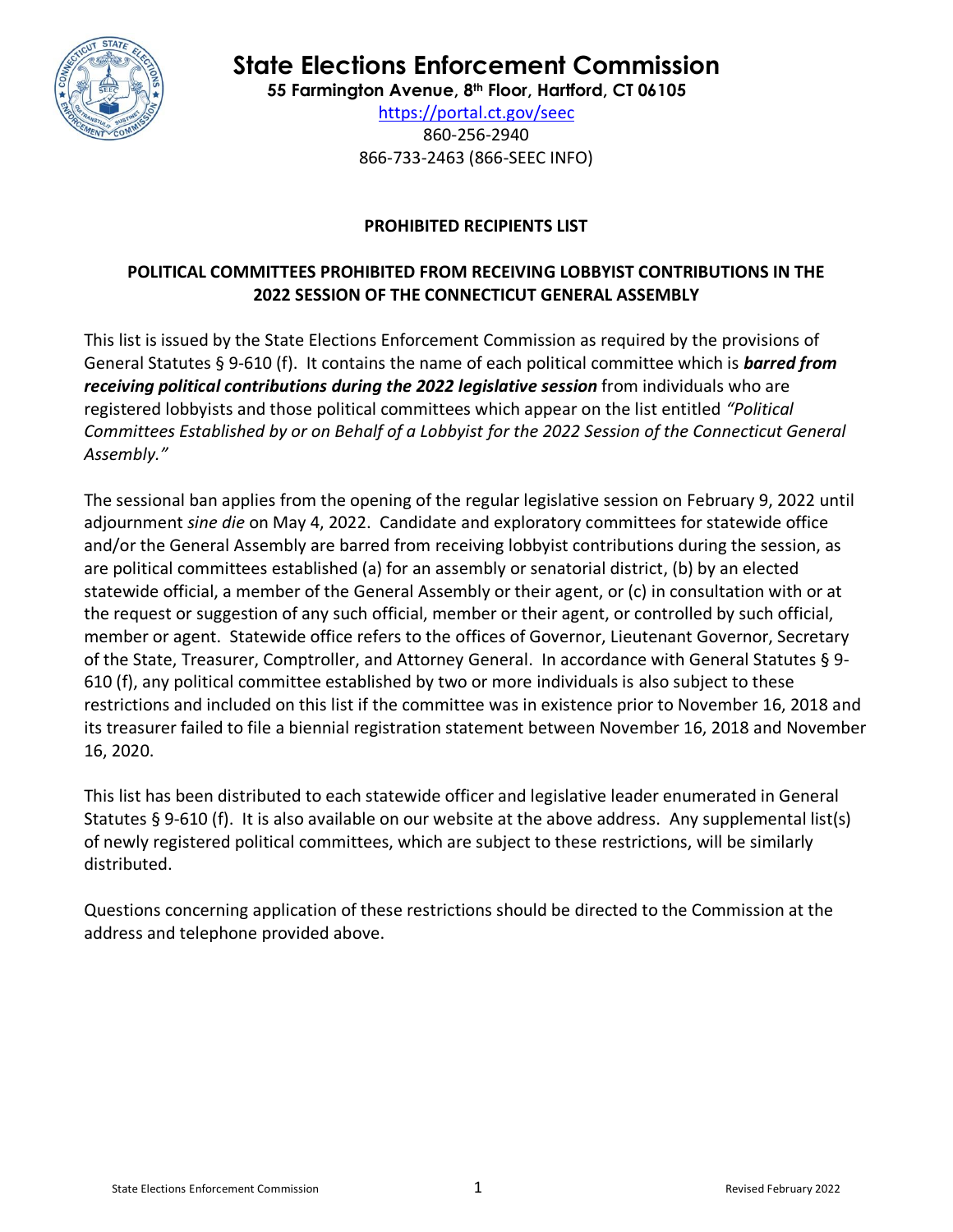#### **PROHIBITED POLITICAL COMMITTEE RECIPIENTS – 2022**

109 PAC, Farley Santos, Treasurer 30TH DISTRICT REPUBLICAN SENATORIAL COMMITTEE, Michael Flint, Treasurer 35 IS ALIVE, Charles Catania, Treasurer 35TH SENATORIAL COMMITTEE, William Dauphin, Treasurer 54 FUND, Cody Clark, Treas urer 92ND DEMOCRATS FOR VICTORY, John Hughes, Treasurer 9TH SENATORIAL REPUBLICANS, Theresa Avey, Treasurer A NEW DAY PAC, Brandon Hayden, Treasurer ACT4U, Robert Sandella, Treasurer THE APOLLO PAC, Danelle Feeley, Treasurer BUILD THE FUTURE PAC, Dahlia Grace, Treasurer CABRERA FOR THE PEOPLE, Sean Grace, Treasurer CAPITAL CITY POLITICAL ACTION COMMITTEE, Conor Hurley, Treasurer CAROLINE SIMMONS PAC, Benjamin Dwyer, Treasurer COMMITTEE OF CONCERNED PSYCHIATRISTS, Thomas Stewart, Treasurer COMMITTEE TO ELECT DEMOCRATS, Rosanne Gallant, Treasurer COMMUNITY EMPOWERMENT, Jhonathan Rivera, Treasurer CONNECTICUT BLUE DOGS, Mary Maluccio, Treasurer CONNECTICUT CITIZEN ACTION GROUP STATE PAC, Steven Derby, Treasurer CONNECTICUT LEADERSHIP COMMITTEE, James Mathews, Treasurer CONNECTICUT MAJORITY TEAM PAC, Matthew Brokman, Treasurer CONNECTICUT PROGRESS, John Champion, Treasurer CONNECTICUT PROGRESSIVE LEADERSHIP FUND, Roland Lemar, Treasurer COURAGE 2 LEAD, Christine Bartlett-Josie, Treasurer CRLC PAC, William O'Brien, Treasurer CT BLACK CAUCUS PAC, Alexander Pachkovsky, Treasurer CT RENAISSANCE PAC, Nicholas Neeley, Treasurer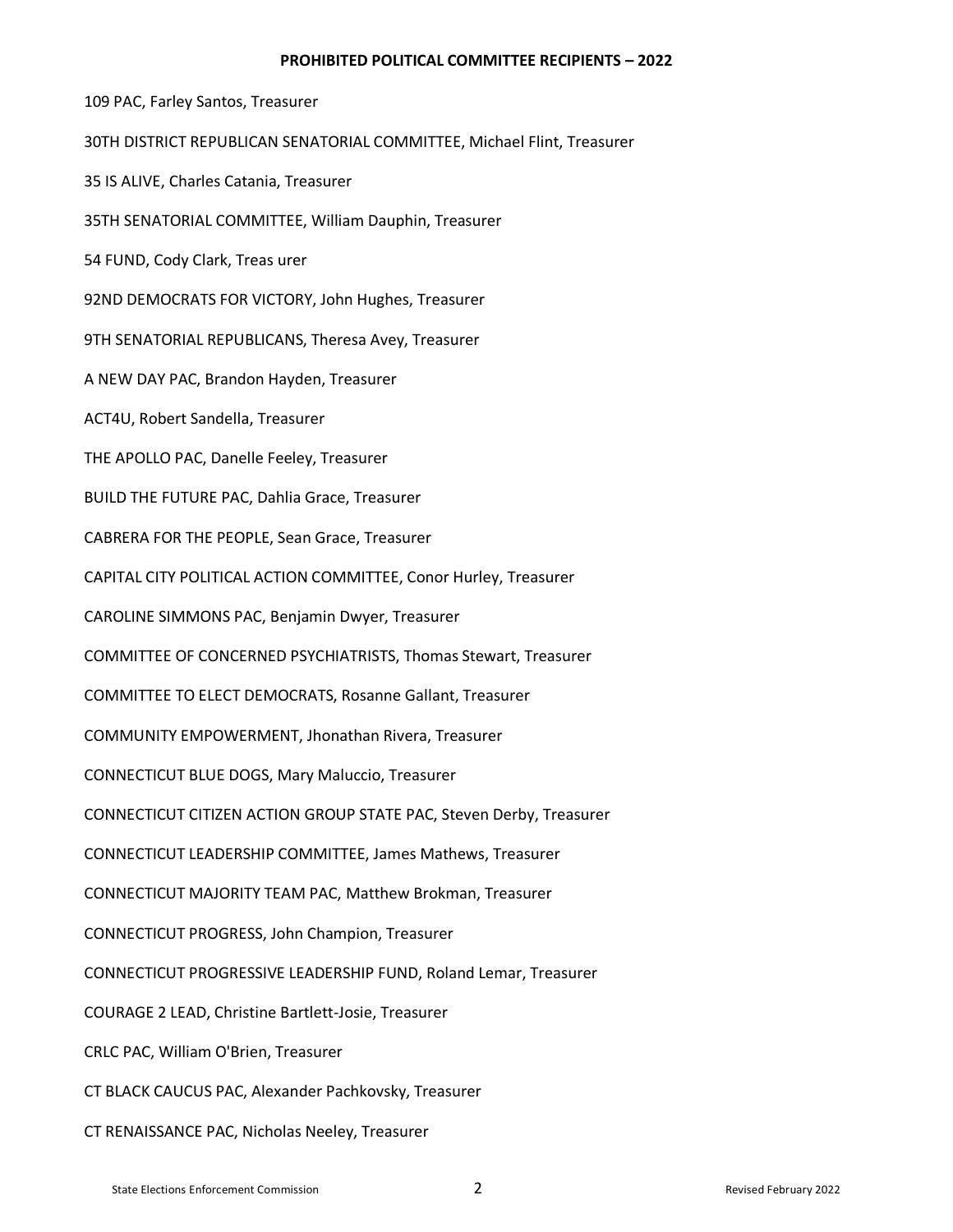#### **PROHIBITED POLITICAL COMMITTEE RECIPIENTS – 2022 (continued)**

CURREY PAC, Karen Burke, Treasurer DEMOCRATIC LEADERSHIP PAC, Cutter Oliver, Treasurer DEMOCRATIC SENATE MAJORITY PAC, Vincent Mauro, Treasurer DEMOCRATS FOR PROPERTY TAX REFORM, Vincent Mauro, Treasurer DISTRICT A REPUBLICAN TOWN COMMITTEE, Thomas Cullen, Treasurer DISTRICT B DEMOCRATIC COMMITTEE, Jody Proct, Treasurer DISTRICT FIRST, Kelly Bilodeau, Treasurer EAST END POLITICAL ACTION COMMITTEE, Mamie Mayes, Treasurer EIGHTH DISTRICT DEMOCRATS, Joshua Storm, Treasurer EIGHTH SENATORIAL POLITICAL ACTION COMMITTEE, Joshua Storm, Treasurer ELECTED BLACK WOMEN'S CAUCUS OF CONNECTICUT, Jaclyn Williams, Treasurer FAIRFIELD COUNTY YOUNG DEMOCRATS, Nicholas Socci, Treasurer FIREWALL FUND, Timothy Birch, Treasurer FRIENDS OF CONNECTICUT, Kurt Schenher, Treasurer FRIENDS OF FOSTER, James Fay, Treasurer FRIENDS OF GOODY BASSETT, Tina Manus, Treasurer FRIENDS OF MARY WELANDER, Lauren Blair, Treasurer FUTURE PAC, Sabino Rodriguez, Treasurer GIBSON PAC, Jackie Green, Treasurer GLUX PAC, Alexander Dahlem, Treasurer HOUSE DEMOCRATS CAMPAIGN COMMITTEE, Corey Rioux, Treasurer HOUSE MAJORITY COMMITTEE, Richard Baltimore, Treasurer HOUSE REPUBLICAN CAMPAIGN COMMITTEE, Benjamin Borecki, Treasurer JASON ROJAS PAC, Kelly Juleson-Scopino, Treasurer KEEP CONNECTICUT BLUE, Kellie Guilbert, Treasurer MARCIA PACT, Gustavo Bajana, Treasurer MATT BLUMENTHAL PAC, David Stein, Treasurer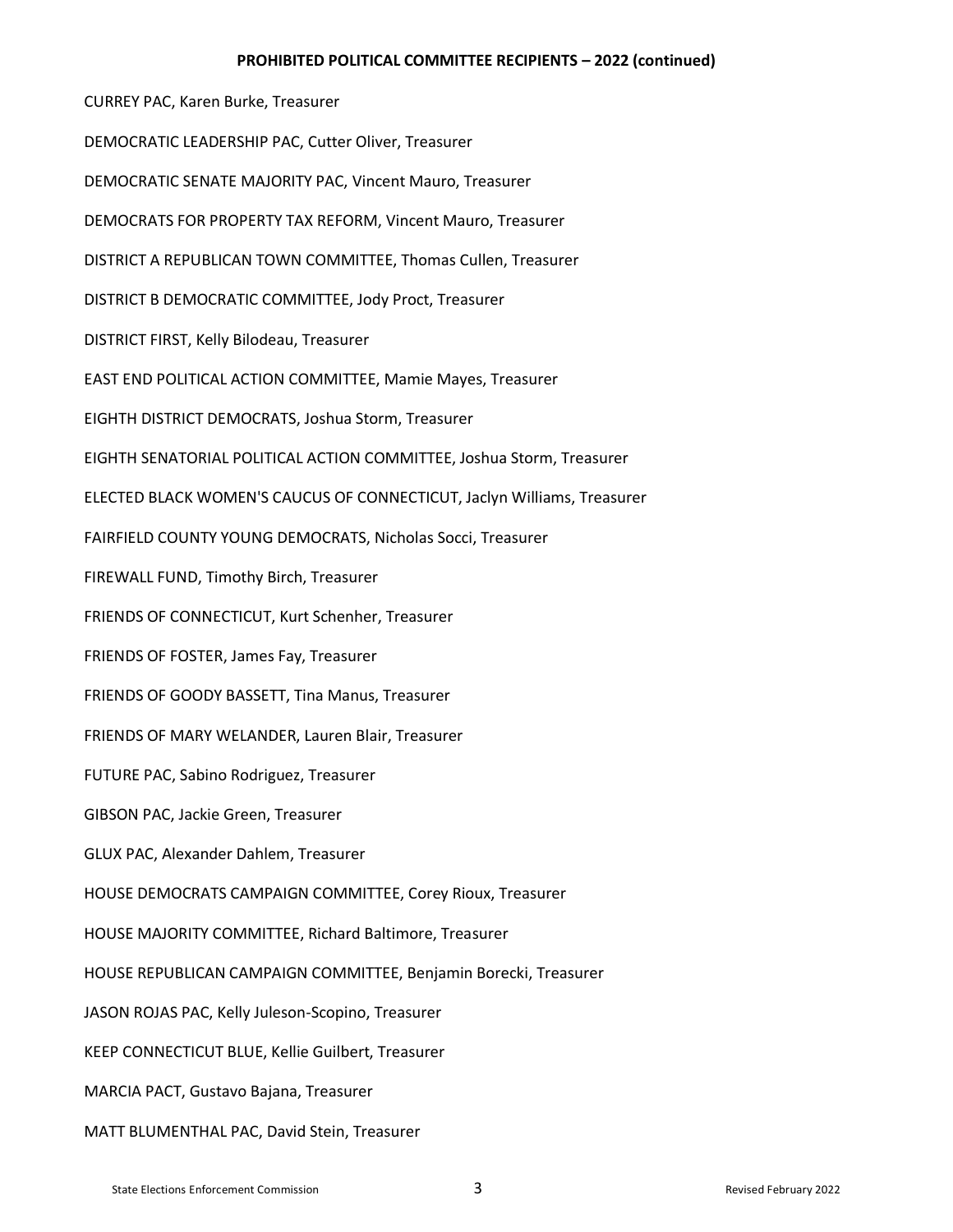## **PROHIBITED POLITICAL COMMITTEE RECIPIENTS – 2022 (continued)**

MATT RITTER PAC, Russell Jarem, Treasurer MCCARTHY VAHEY PAC, Eric Newman, Treasurer MIDDLESEX AREA TEAM FOR TOMORROW, Joshua Goodbaum, Treasurer NEW FRIENDS PAC, Andrew Droney, Treasurer NEW HORIZONS PAC, Jason Schuetz, Treasurer PALM PAC, David Desjardins, Treasurer THE PEACEMAKERS, Erin Gorman, Treasurer POLISH-AMERICANS OF CONNECTICUT POLITICAL ACTION COMMITTEE, John Laczewski, Treasurer PRESTON HILLS COMMITTEE, Antoinette Goode, Treasurer PROGRESS FIRST PAC, William Taylor, Treasurer Q PAC, Peter Murszewski, Treasurer RADIOFREE WEST HARTFORD, Donald Dodd, Treasurer REDEVELOP CT, Spencer Rubin, Treasurer REPUBLICAN 33RD SENATORIAL DISTRICT COUNCIL, Wayne Buchanan, Treasurer REPUBLICAN ROUNDTABLE OF GREENWICH, Robert Oca, Treasurer ROADS TO VICTORY, Darlene Jones, Treasurer ROSE CITY PAC 46, Zoe Gluck, Treasurer SEE 2 2020 PAC, Rae Johnson-Boykin, Treasurer SENATE DEMOCRATS VICTORY PAC, Kenneth Saccente, Treasurer SENATE REPUBLICAN CAMPAIGN COMMITTEE, Christian Spencer, Treasurer SENATE REPUBLICAN MAJORITY COMMITTEE, Peggy Tibbals, Treasurer SENATE REPUBLICAN VICTORY COMMITTEE, Christopher Fletcher, Treasurer SLAPPAC, Abe Sipe, Treasurer SOMERS PAC, Constantine Antipas, Treasurer SOUND CT PAC, Laurie Desmet, Treasurer SOUTH WINDSOR FEDERATED DEMOCRATIC WOMEN'S CLUB, Louise Neary, Treasurer STAFSTROM PAC, Constance Vickers, Treasurer